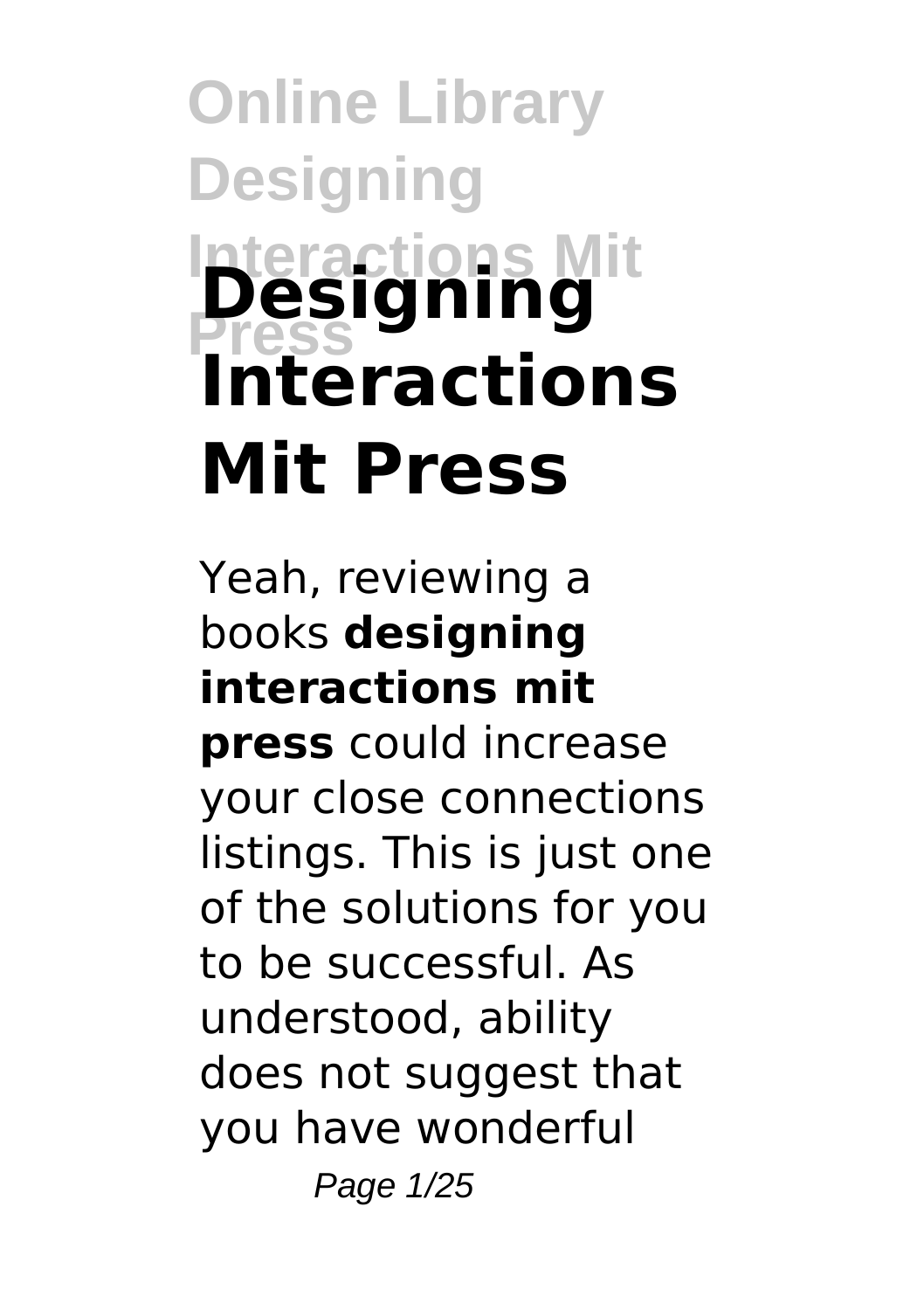### **Online Library Designing Iptintactions Mit Press**

Comprehending as skillfully as conformity even more than further will give each success. next to, the declaration as well as sharpness of this designing interactions mit press can be taken as competently as picked to act.

From romance to mystery to drama, this website is a good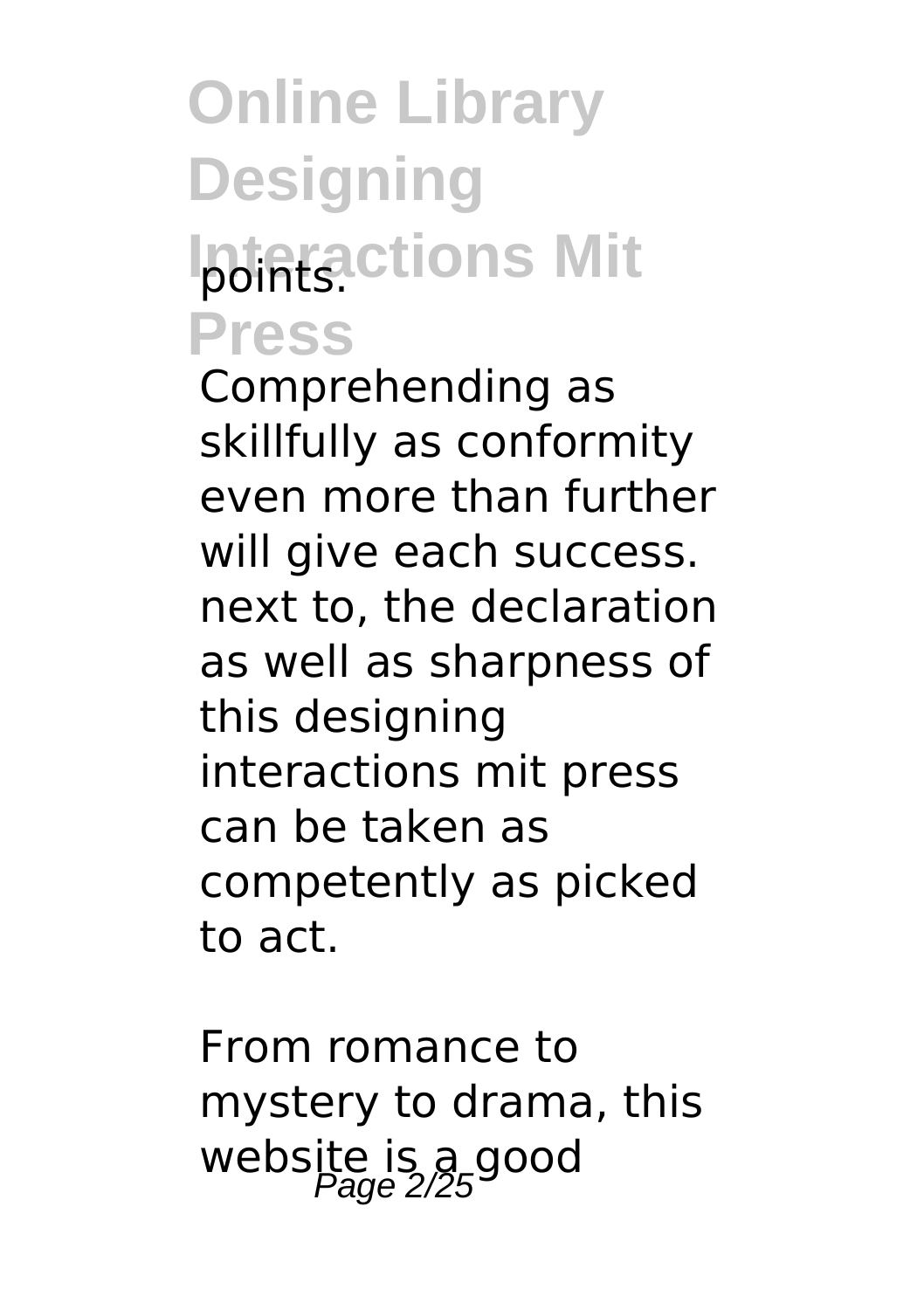source for all sorts of free e-books. When you're making a selection, you can go through reviews and ratings for each book. If you're looking for a wide variety of books in various categories, check out this site.

### **Designing Interactions Mit Press**

Thesis (Ph. D.)--Massachusetts Institute of Technology,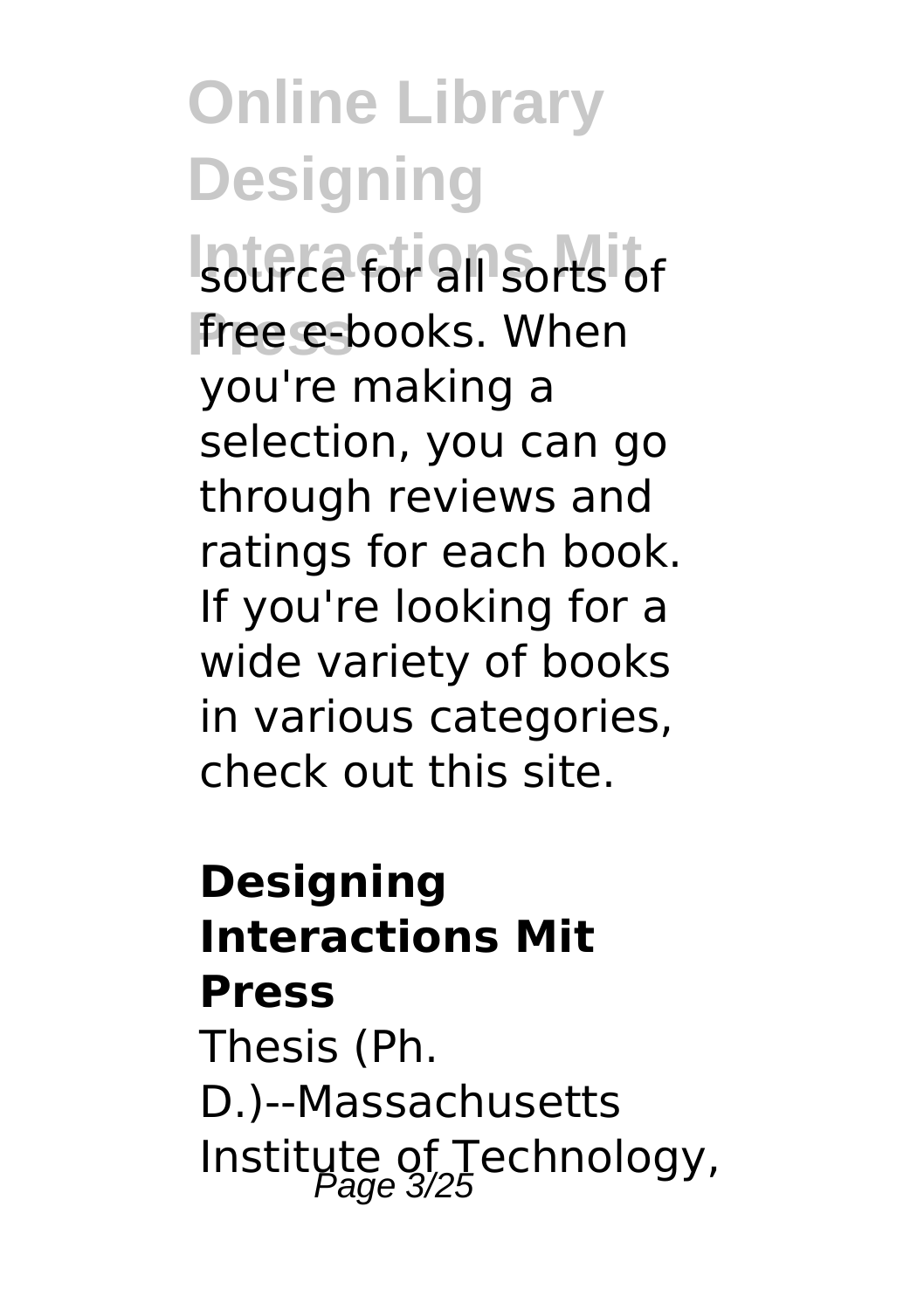**Online Library Designing Sloan School of Mit Press** Management, 1986.

#### **A technology acceptance model for ... - DSpace@MIT Home**

Designing the Hybrid Office ... Studies have long shown that frequent in-person interactions lead to commitment, support, and cooperation among people on teams. ... an MIT organizational ...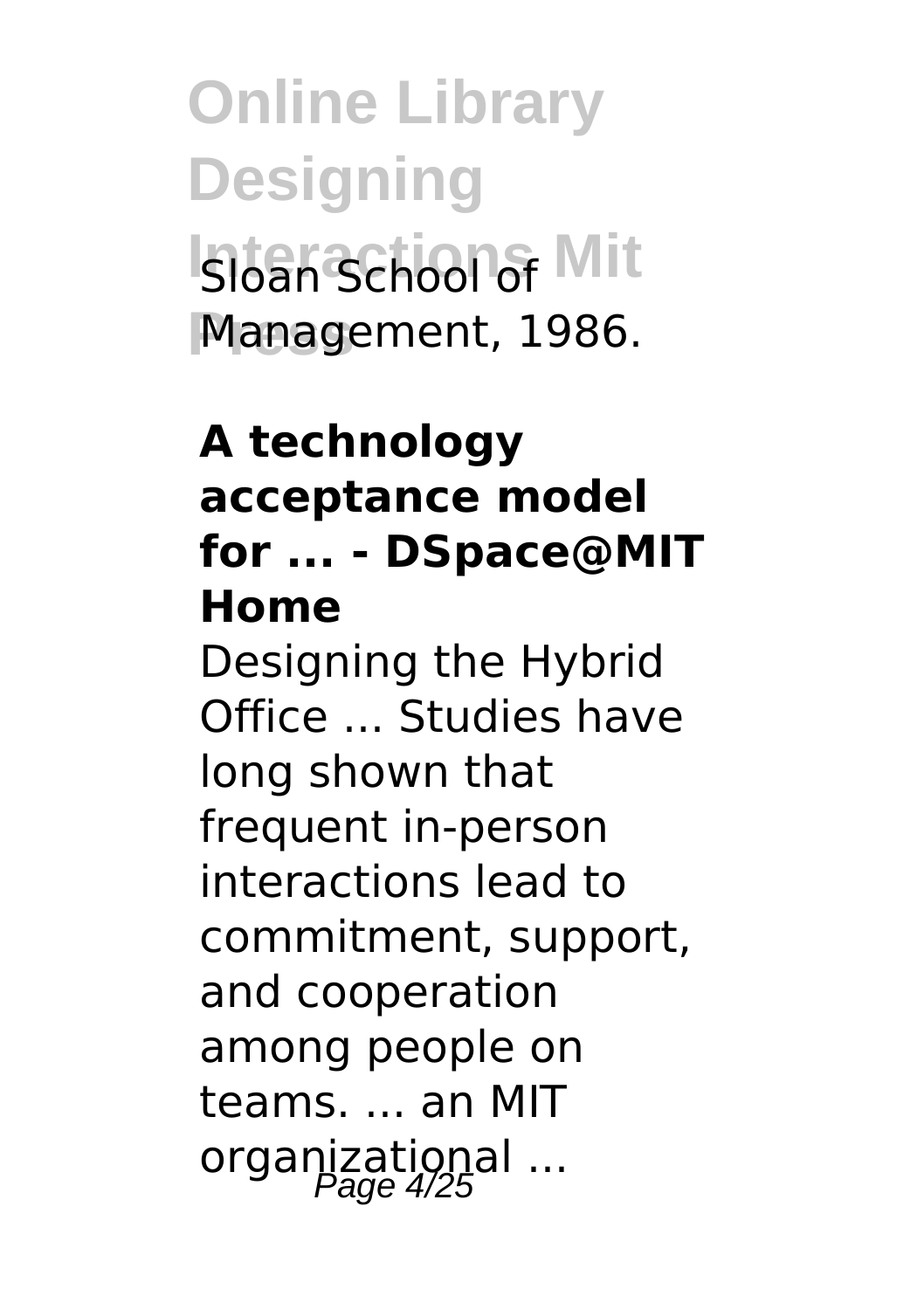## **Online Library Designing Interactions Mit**

#### **Designing the Hybrid Office - Harvard Business Review**

A system for designing and training intelligent soft robots "Evolution Gym" is a large-scale benchmark for cooptimizing the design and control of soft robots that takes inspiration from nature and evolutionary processes.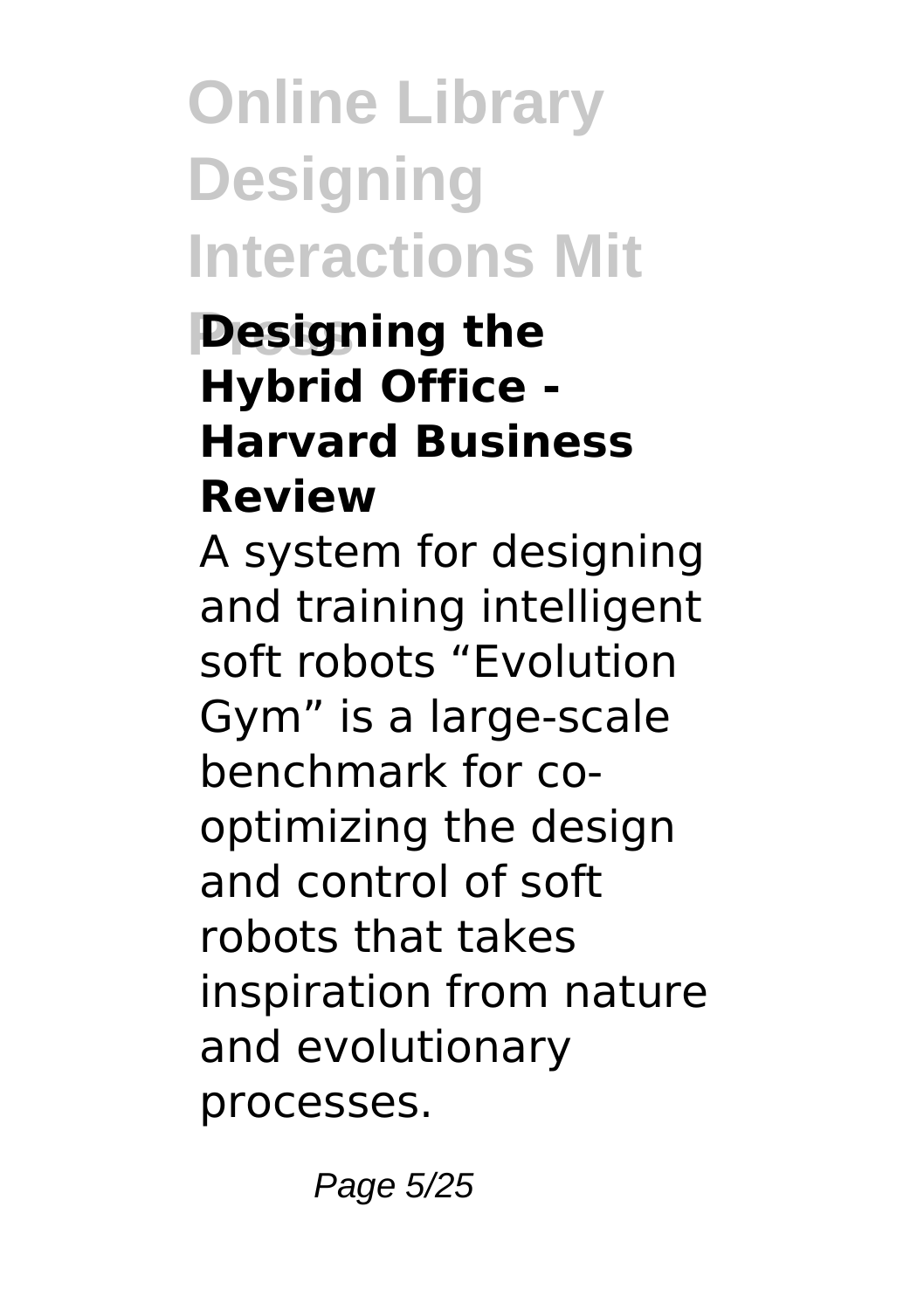**Online Library Designing Interactions Mit Robotics | MIT News Press | Massachusetts Institute of Technology** The mission of the Senseable City Laboratory—a research initiative at the Massachusetts Institute of Technology—is to anticipate these changes and study them from a critical point of view. Not bound by the methodologies of a single field, the Lab is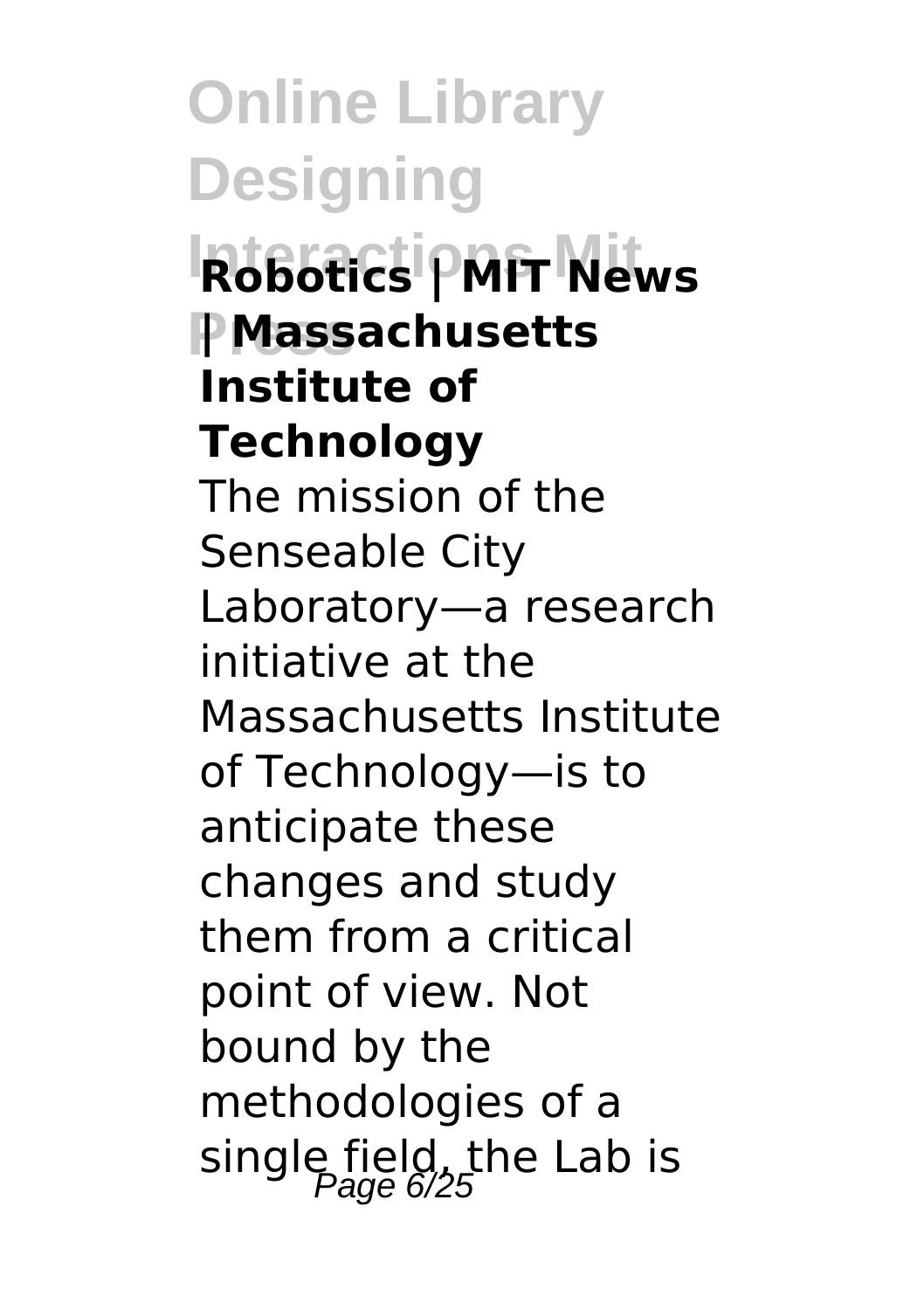characterized by an **Press** omni-disciplinary approach: it speaks the language of designers

...

#### **MIT Senseable City Lab**

The University of Chicago Press partners with Bookshare to provide accessible journal articles to people with reading barriers. June 18, 2021. Fifty University of Chicago Press journals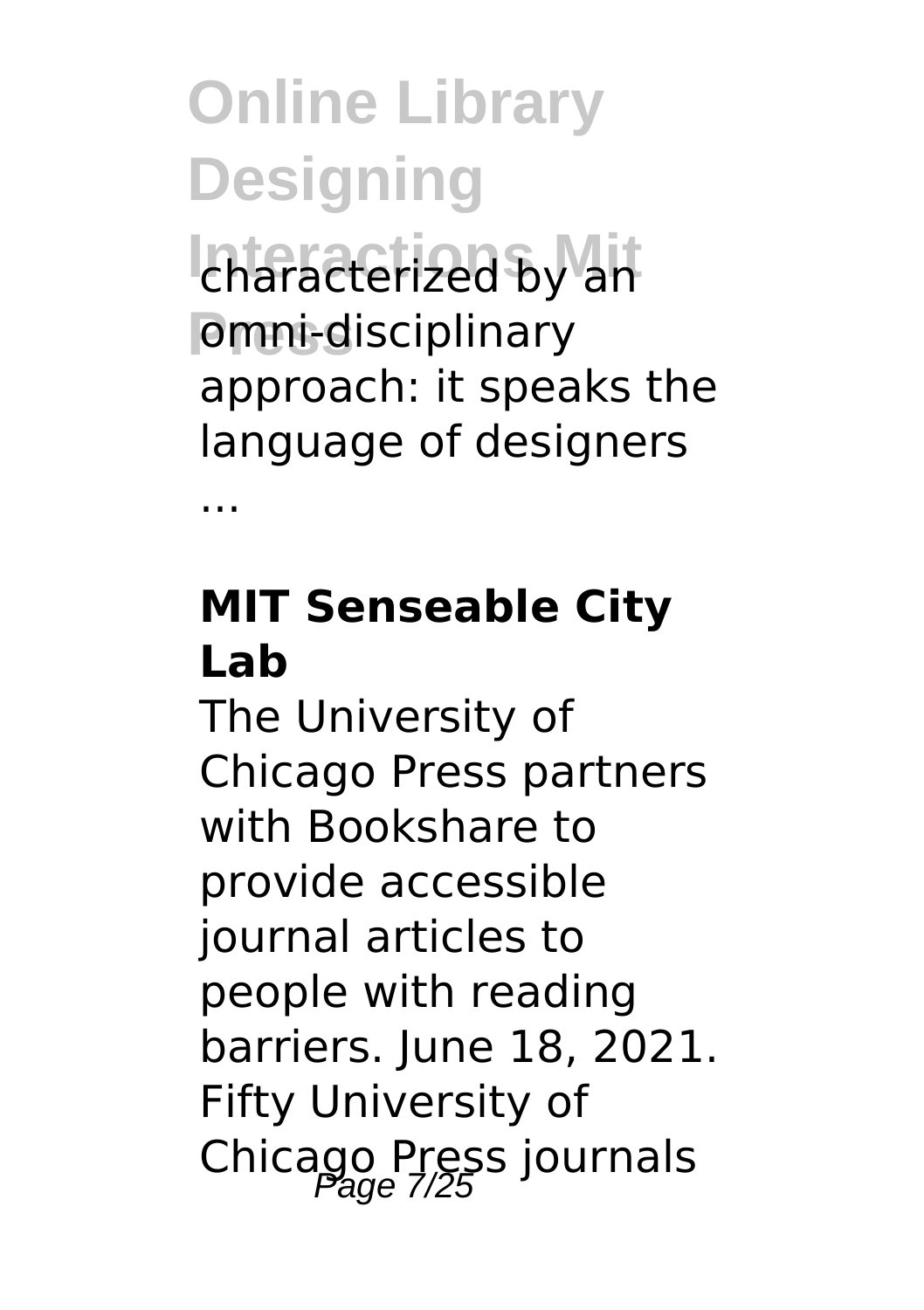**Online Library Designing** earn top rankings in **Press** 2019 indices. August 21, 2020.

#### **Vol 16, No 1 - The University of Chicago Press: Journals**

Designing exploratory robots that collect data for marine scientists "This is a really exciting time to be a roboticist who also cares about the environment," says PhD student Victoria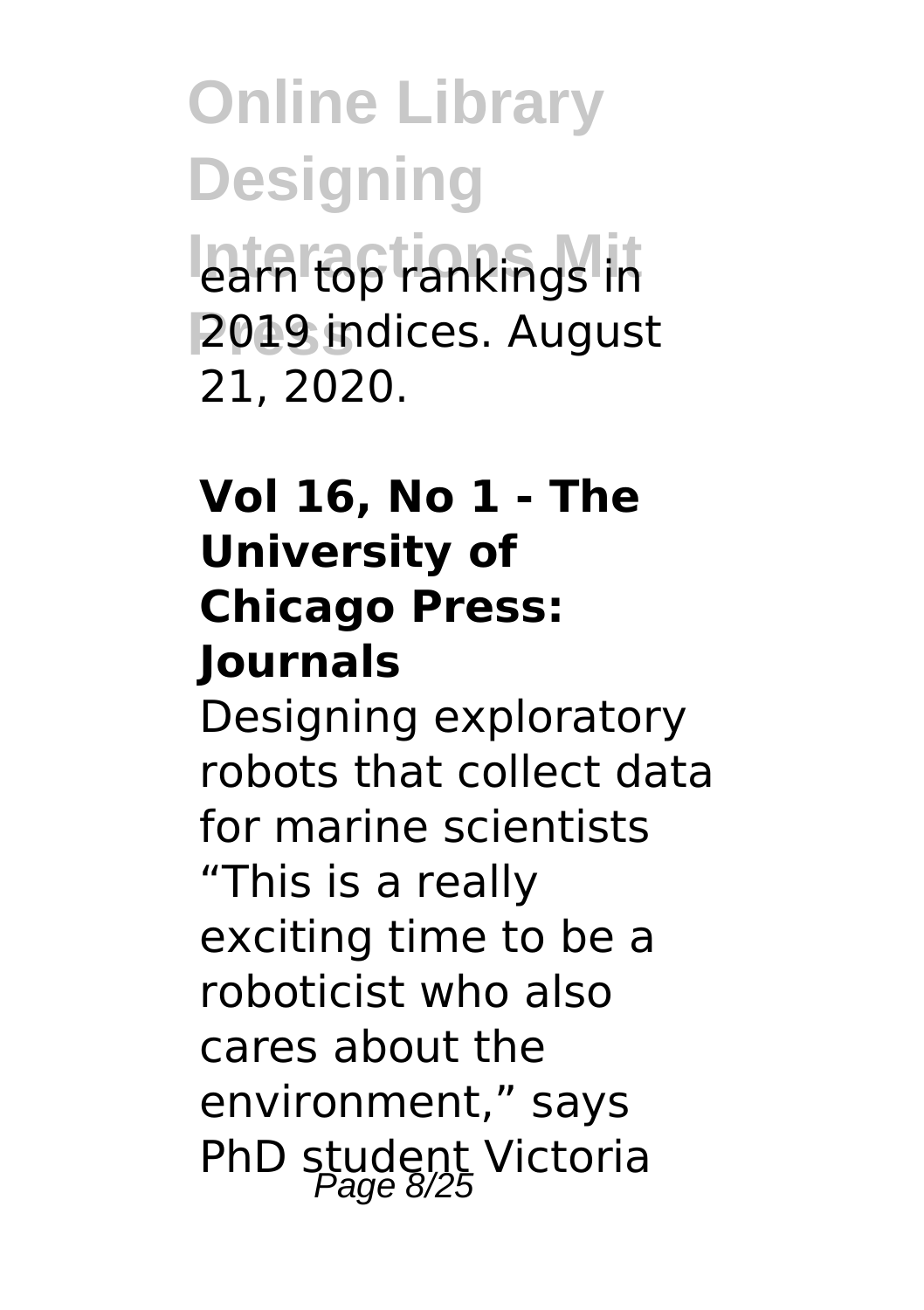**Online Library Designing Preston. July 7, 2021 Press**

#### **Autonomous vehicles | MIT News | Massachusetts Institute ...**

The MIT Media Lab is a research laboratory at the Massachusetts Institute of Technology, growing out of MIT's Architecture Machine Group in the School of Architecture.Its research does not restrict to fixed academic disciplines,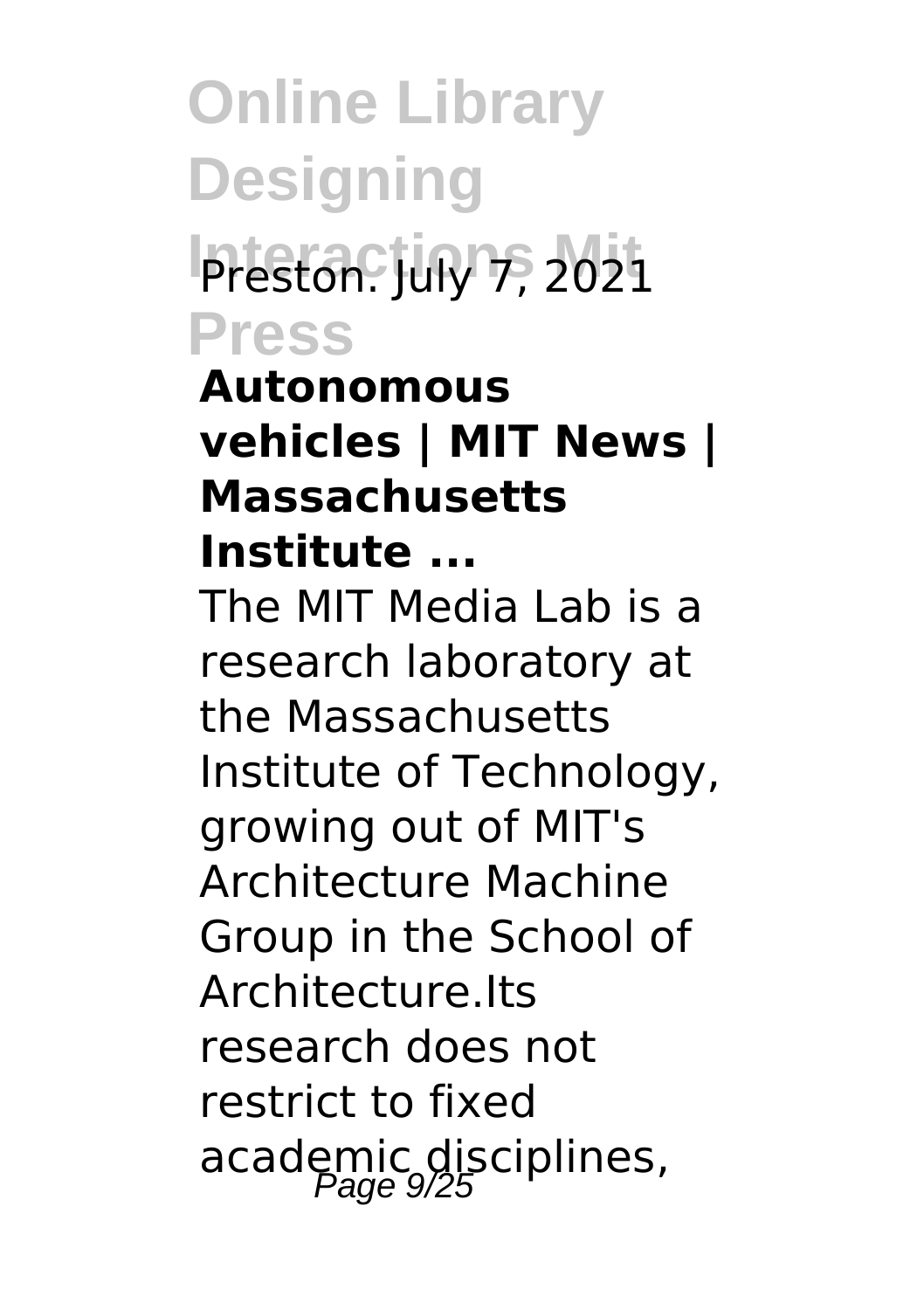**but draws from Mit Press** technology, media, science, art, and design. As of 2014, Media Lab's research groups include neurobiology, biologically inspired fabrication, socially ...

#### **MIT Media Lab - Wikipedia**

Using sensors and digital data to track interactions at a large German bank, MIT researchers found that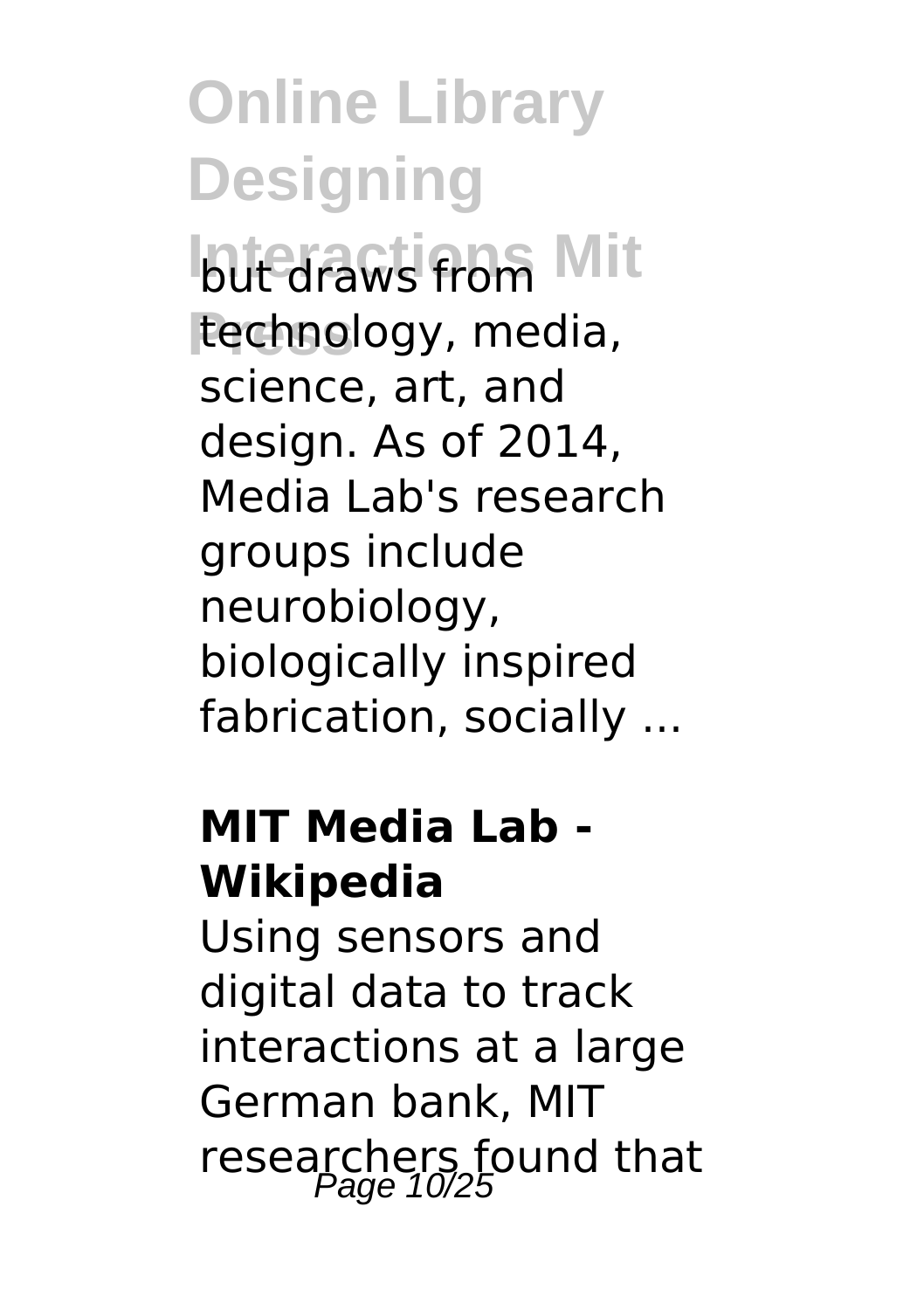**Online Library Designing In cases where Mit Press** intrateam cohesion was more predictive of productivity and worker ...

#### **The Truth About Open Offices - Harvard Business Review**

I thank you for inviting me here today to speak on risk management in the offshore oil and gas industry. To provide some background, I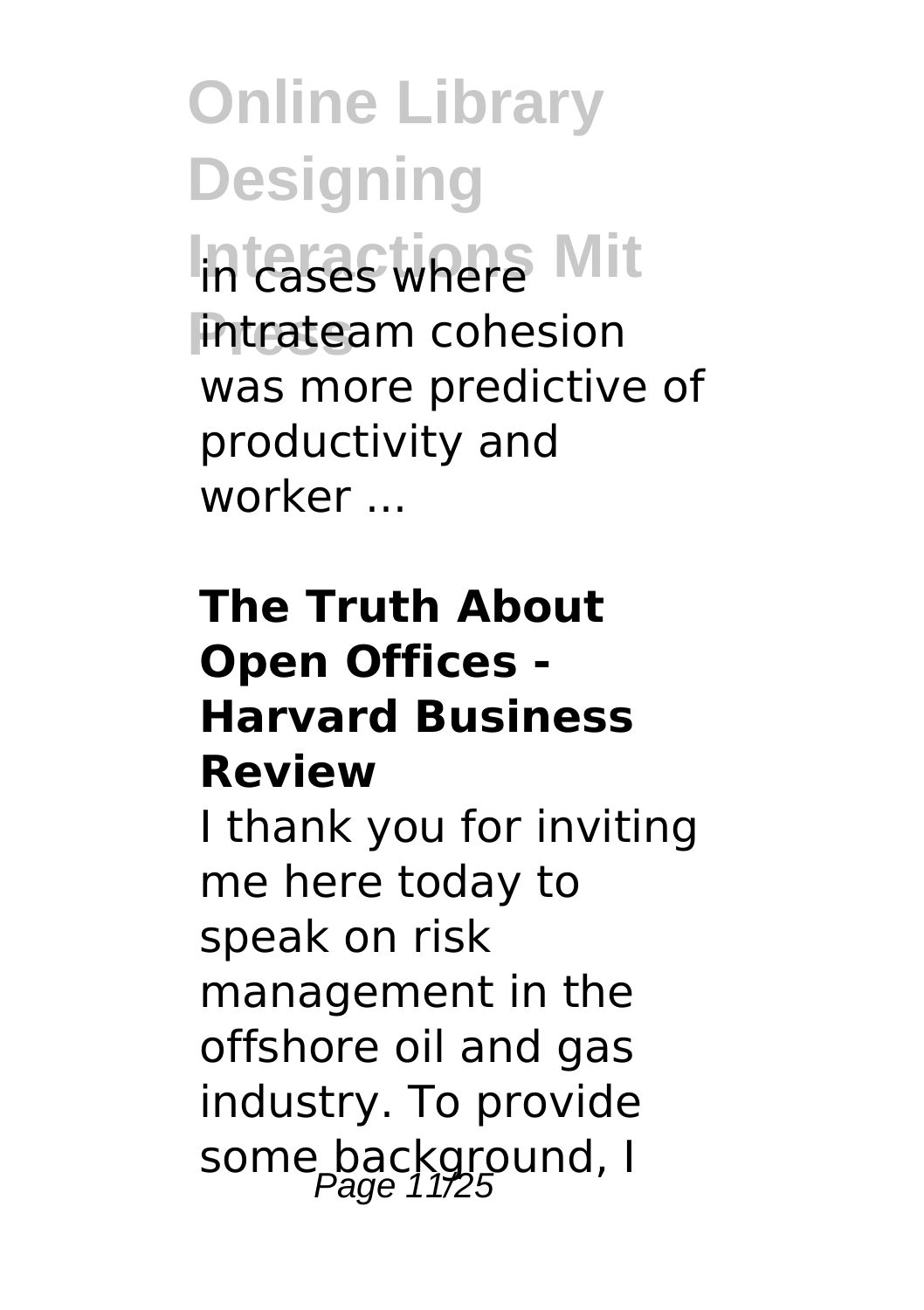have been practicing, **Press** teaching, and doing research in system safety engineering for over 30 years. Although I am a professor of aerospace engineering, I have experience in almost all industries […]

#### **Risk Management in the Oil and Gas Industry | MIT Energy ...** Service design is the

activity of planning and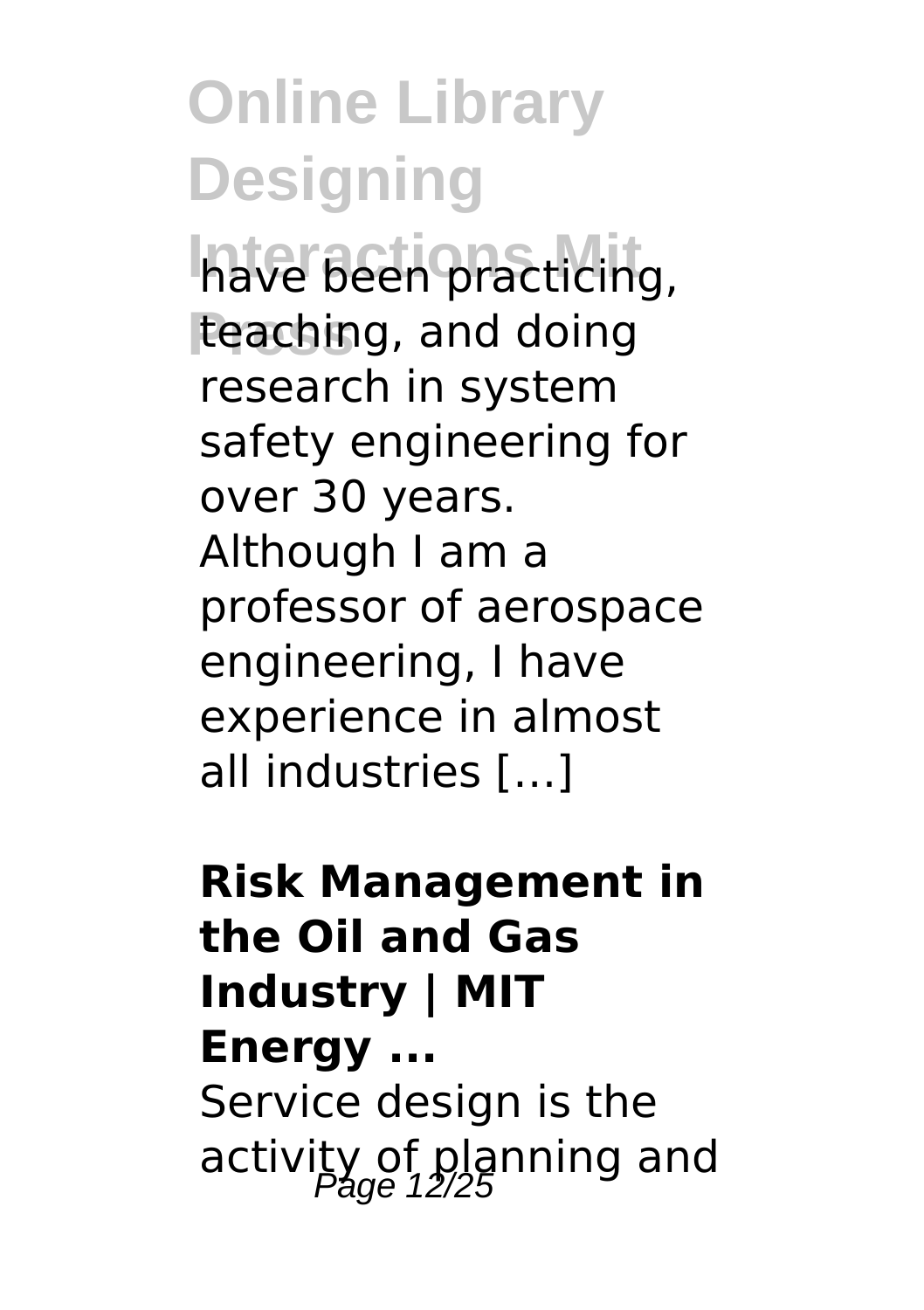#### **Online Library Designing** arranging people, it **Press** infrastructure, communication and material components of a service in order to improve its quality, and the interaction between the service provider and its users. Service design may function as a way to inform changes to an existing service or create a new service entirely. The purpose of service design methodologies is to ...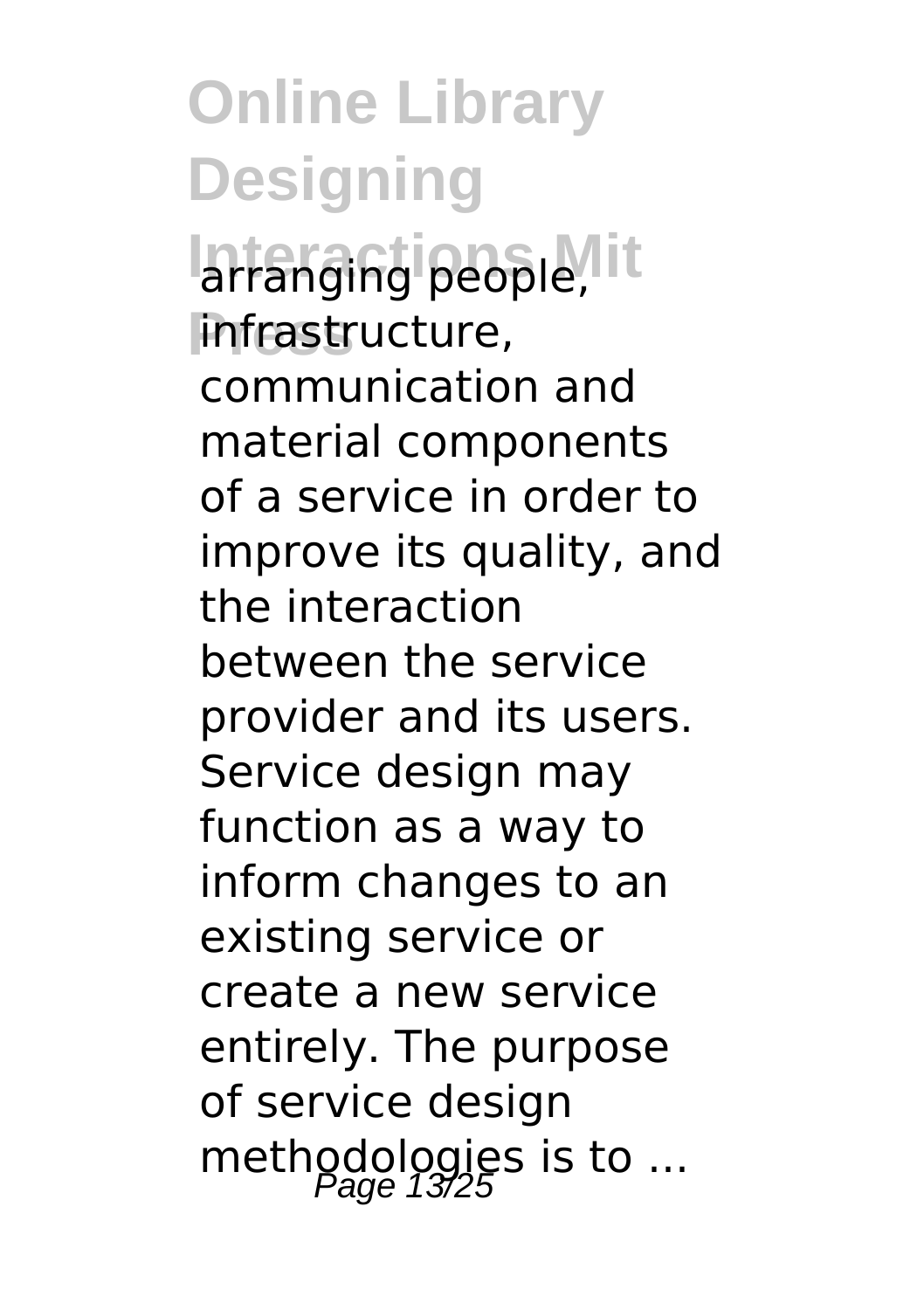**Online Library Designing Interactions Mit**

#### **Press Service design - Wikipedia**

Shell/MIT equations for calculating pressure drop through equivalent pipe length ... The procedures and techniques used in designing pipeline systems to adequately withstand the mechanical and thermal stresses are described in this chapter. ... A. Murray, Second Edition, ASME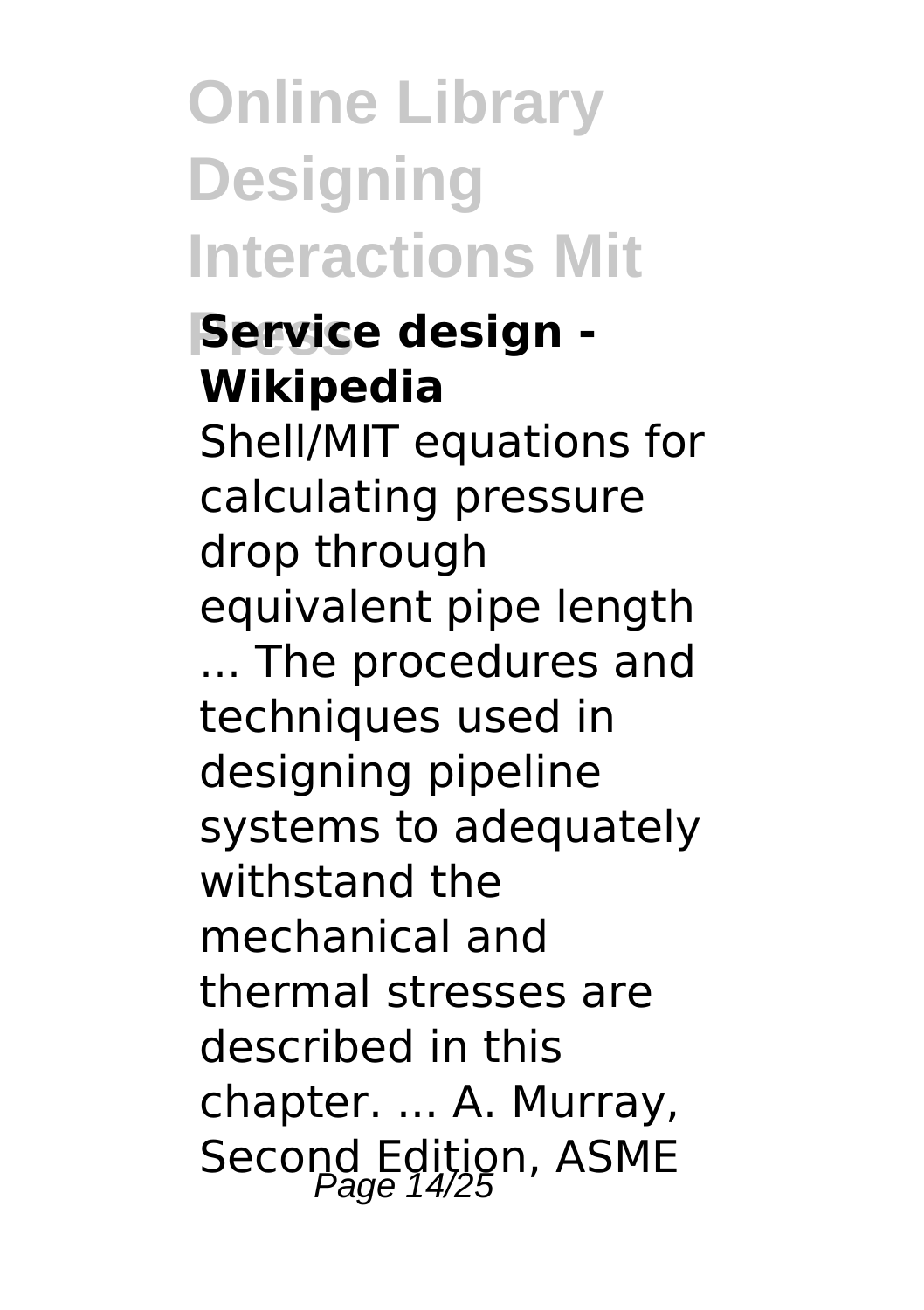**Online Library Designing** Press, 2003) After it **Press** construction, any pipeline will be subjected to ...

**Pipeline Systems - Designing, Construction, Maintenance ...** The subject of detrimental environmental change has received much attention in the news media for some time. Scientists, policy makers, and the public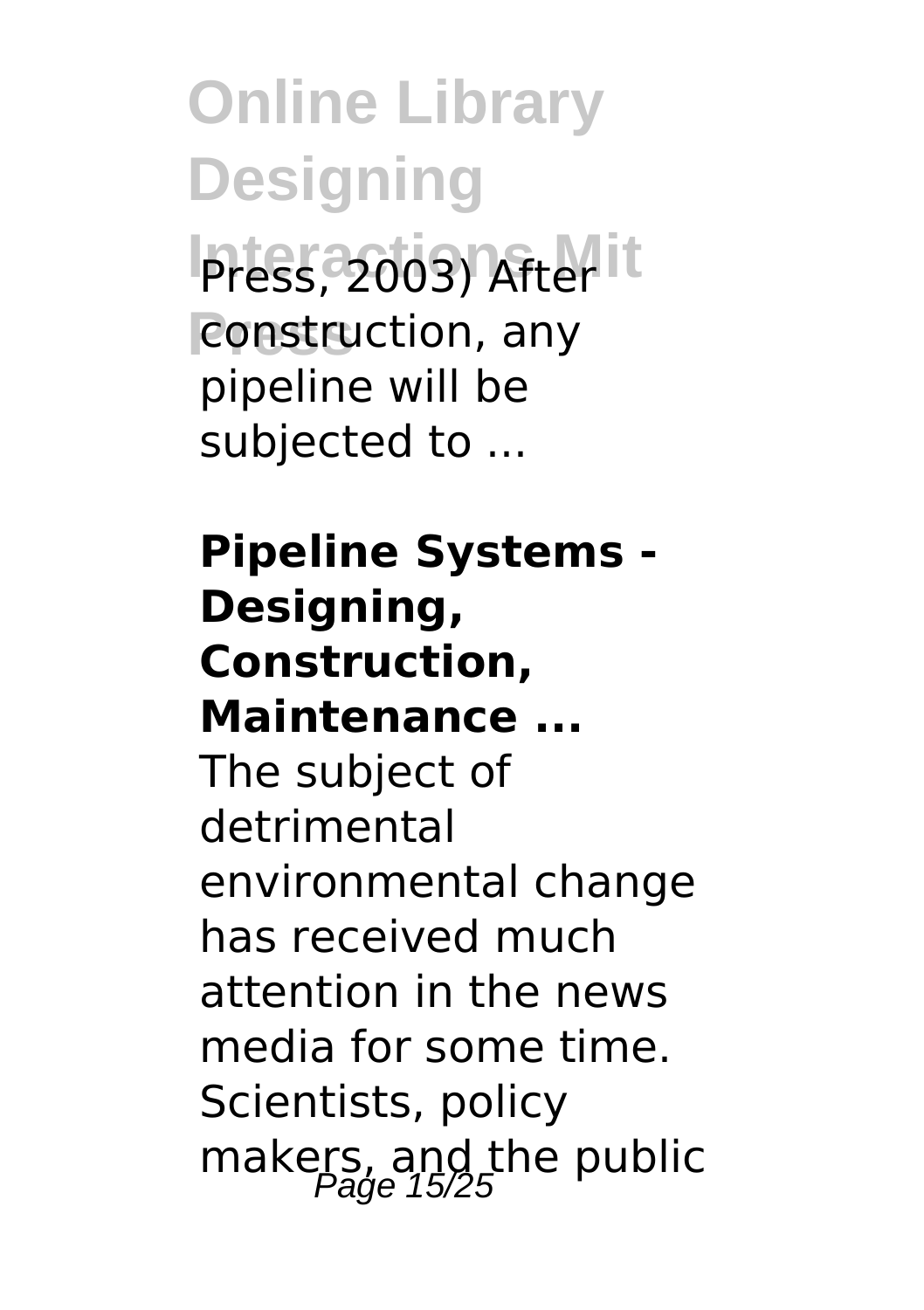**Online Library Designing** have become<sup>s</sup> Mit **increasingly concerned** about the threat that such change, if it continues unabated, poses for the future.

#### **5 Environmental Change - The National Academies Press** Designing Data-Intensive Applications THE BIG IDEAS BEHIND RELIABLE, SCALABLE, AND MAINTAINABLE SYSTEMS<br>Page 16/25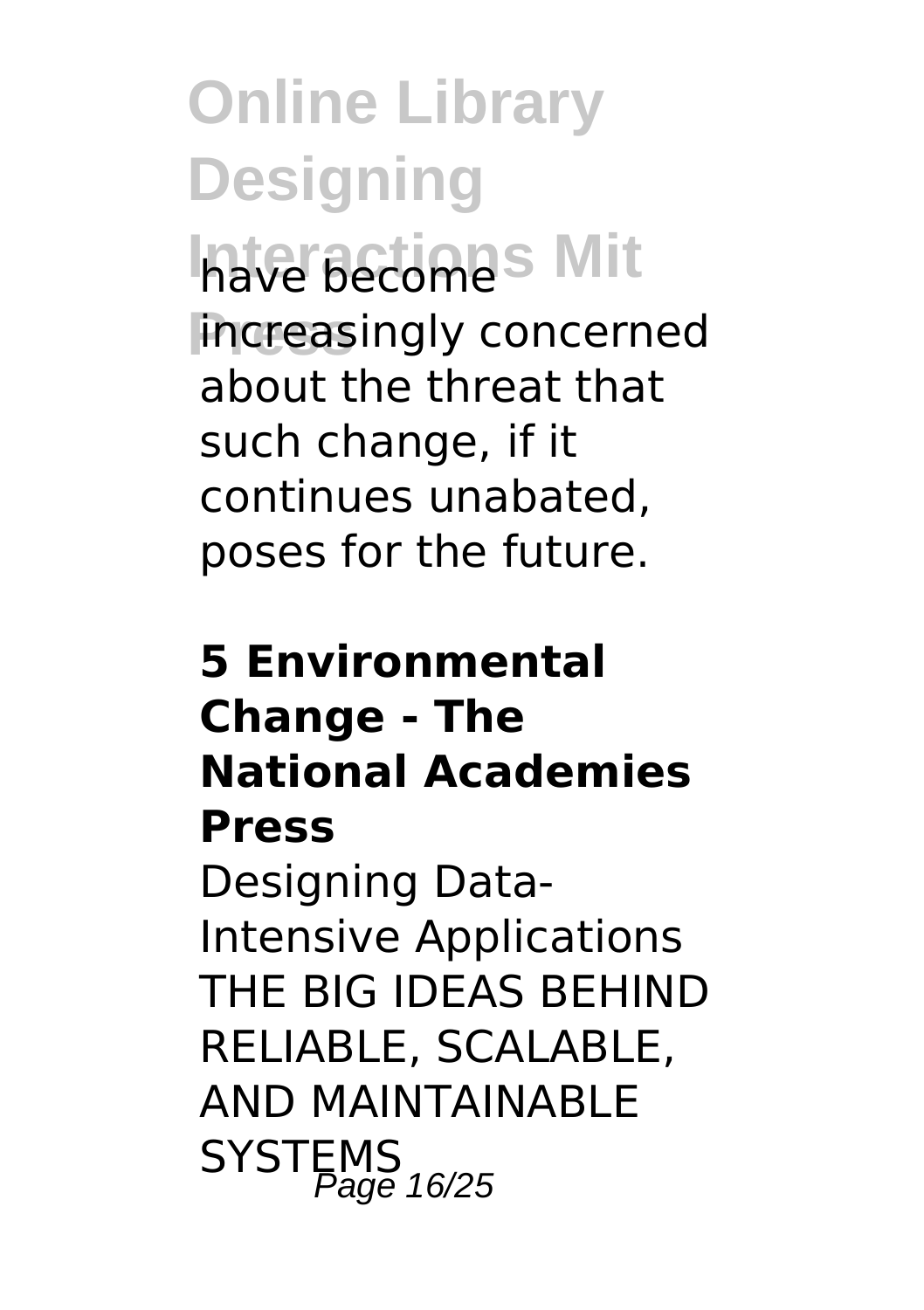**Online Library Designing Interactions Mit**

#### **Press (PDF) Designing Data-Intensive Applications THE BIG IDEAS ...**

Work Processes. The work process approach, which has roots in industrial engineering and work measurement, focuses on accomplishing tasks. It starts with a simple but powerful idea: organizations accomplish their work through linked chains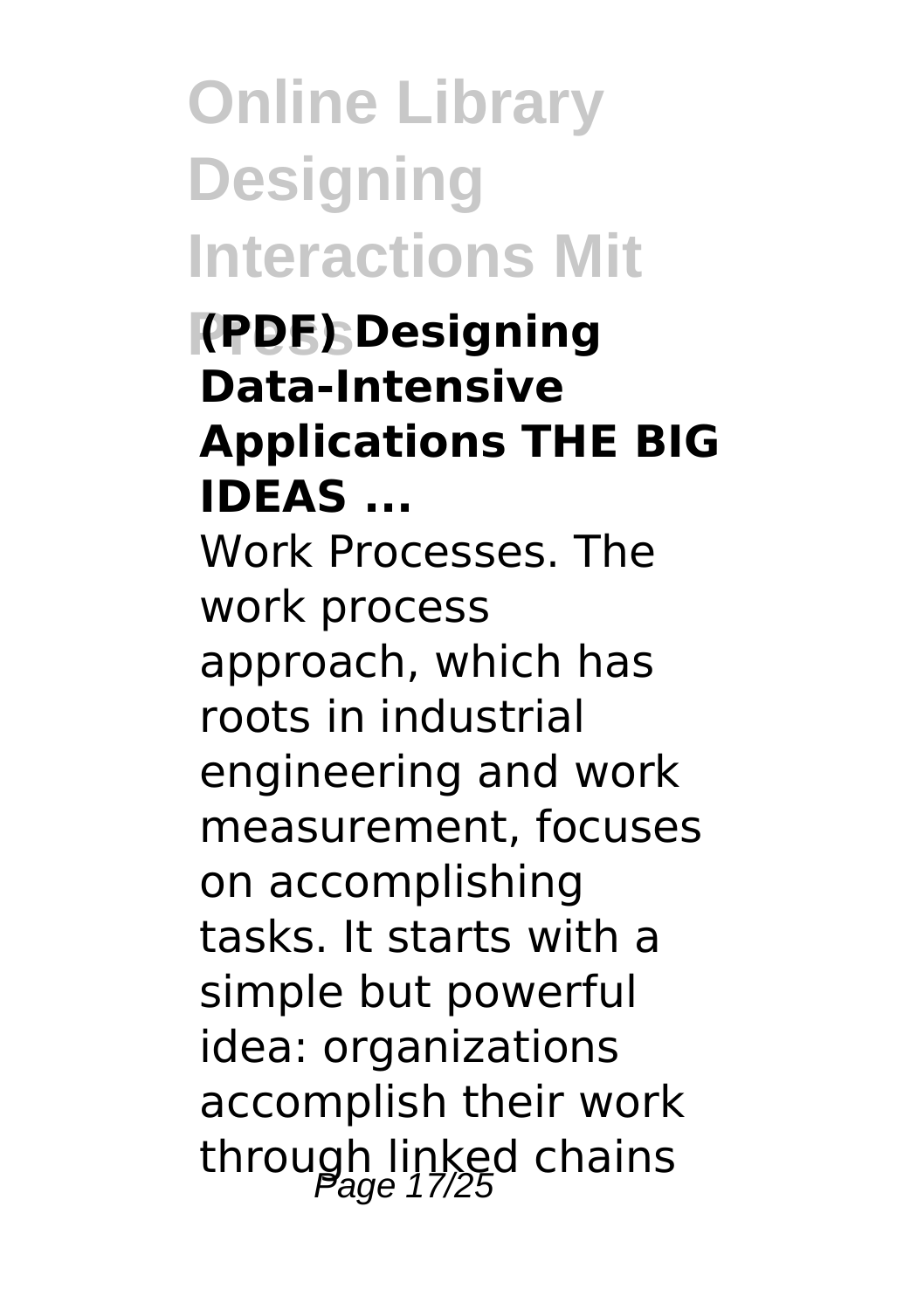### **Online Library Designing Iof activities cutting**t **Press** across departments and functional groups.

#### **The Processes of Organization and Management**

The Design and Construction Process, Design and Construction as an Integrated System, Innovation and **Technological** Feasibility, Innovation and Economic Feasibility, Design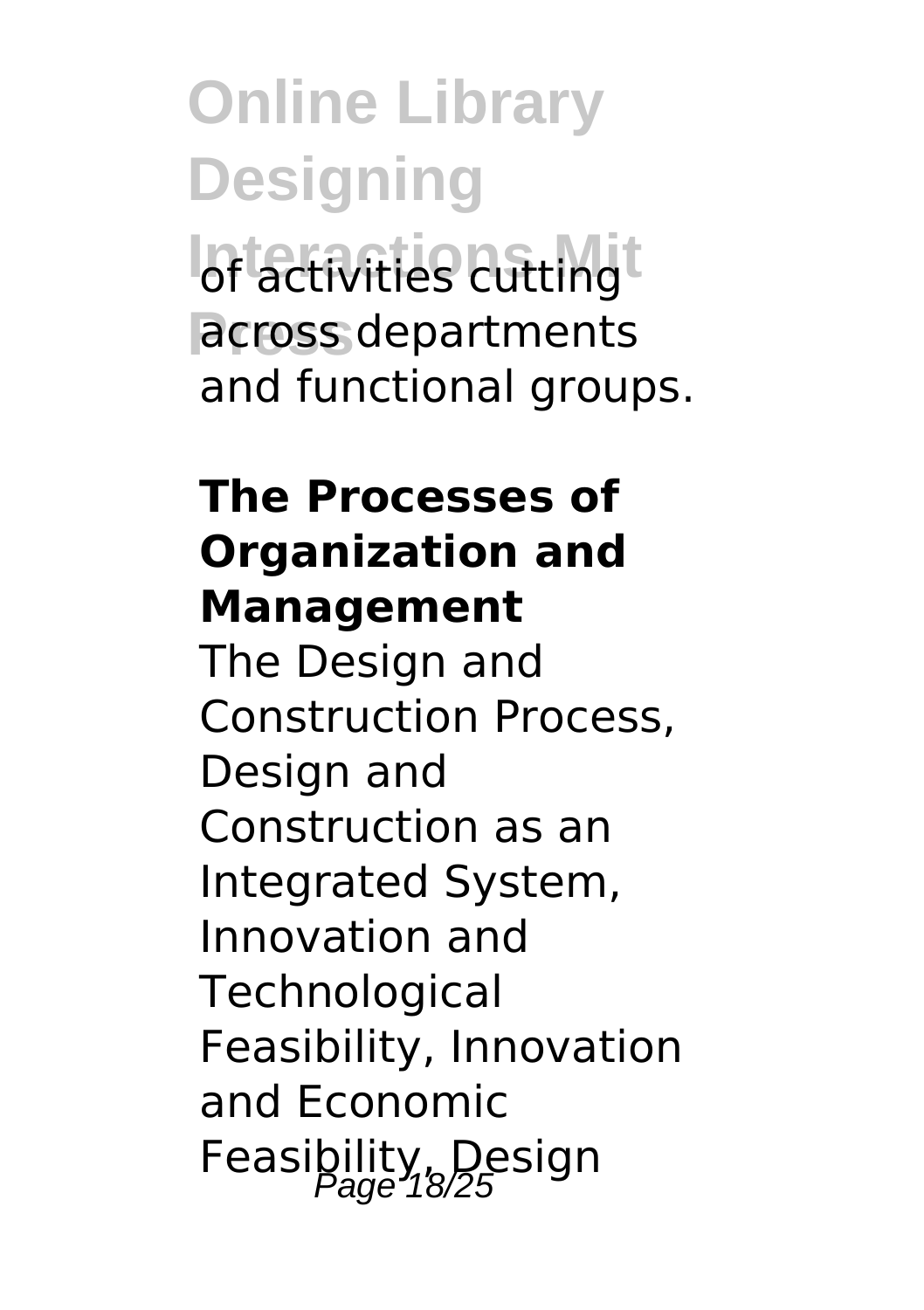**Online Library Designing Methodology, S Mit Press** Functional Design, Physical Structures, Geotechnical Engineering Investigation, Construction Site Environment, Value Engineering, Construction Planning, Industrialized Construction and Prefabrication, Computer

...

### **Project Management** for Construction: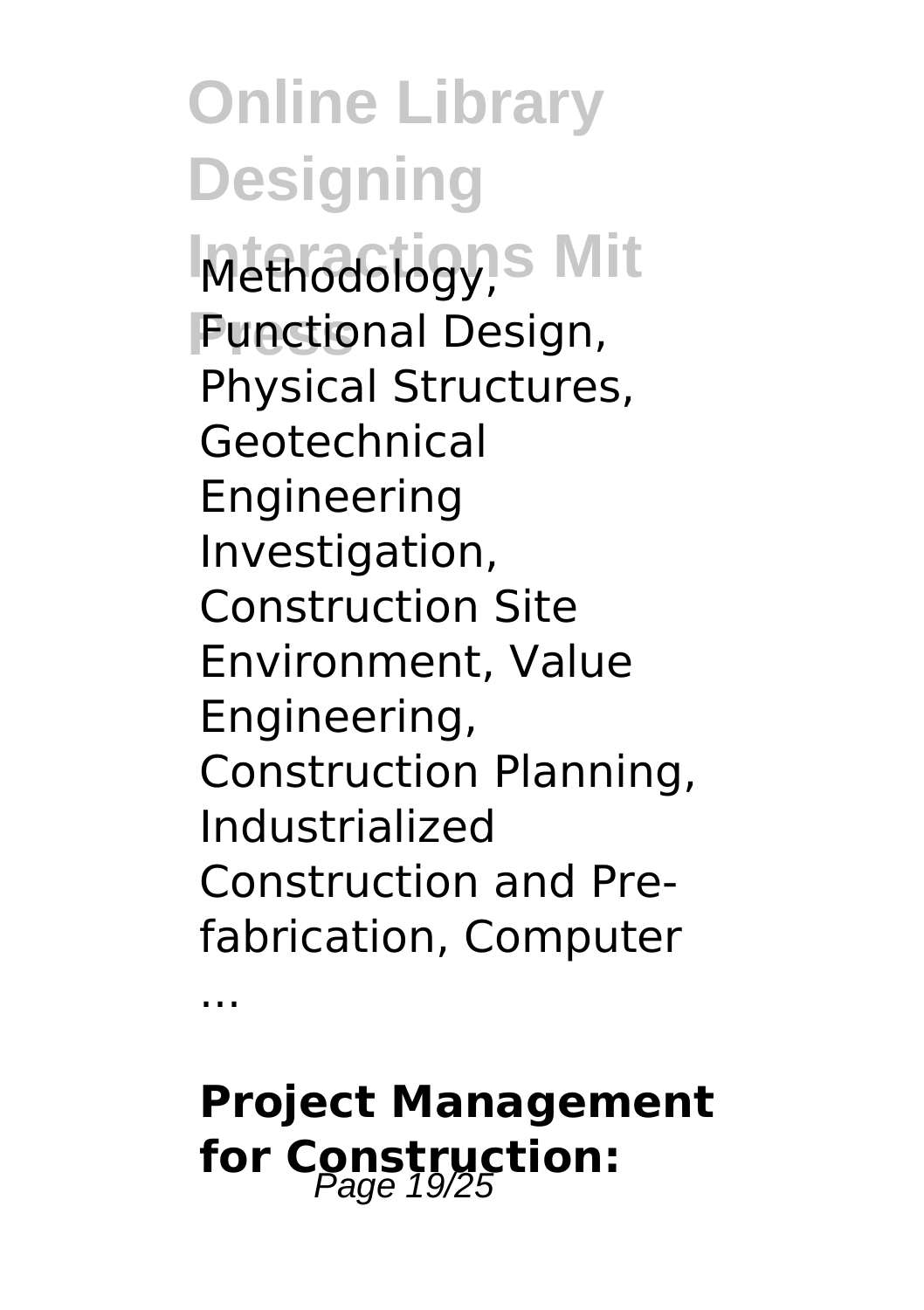**Online Library Designing Interactions Mit The Design and ... Press** The Ideas Stores, which became precedents for redefining the role of the library in fostering social interactions, led to larger scale civic and cultural work such as Adjaye's first project in the US, the Museum of Contemporary Art Denver which was completed in 2007.

### **Who We Are - Adjaye** Associates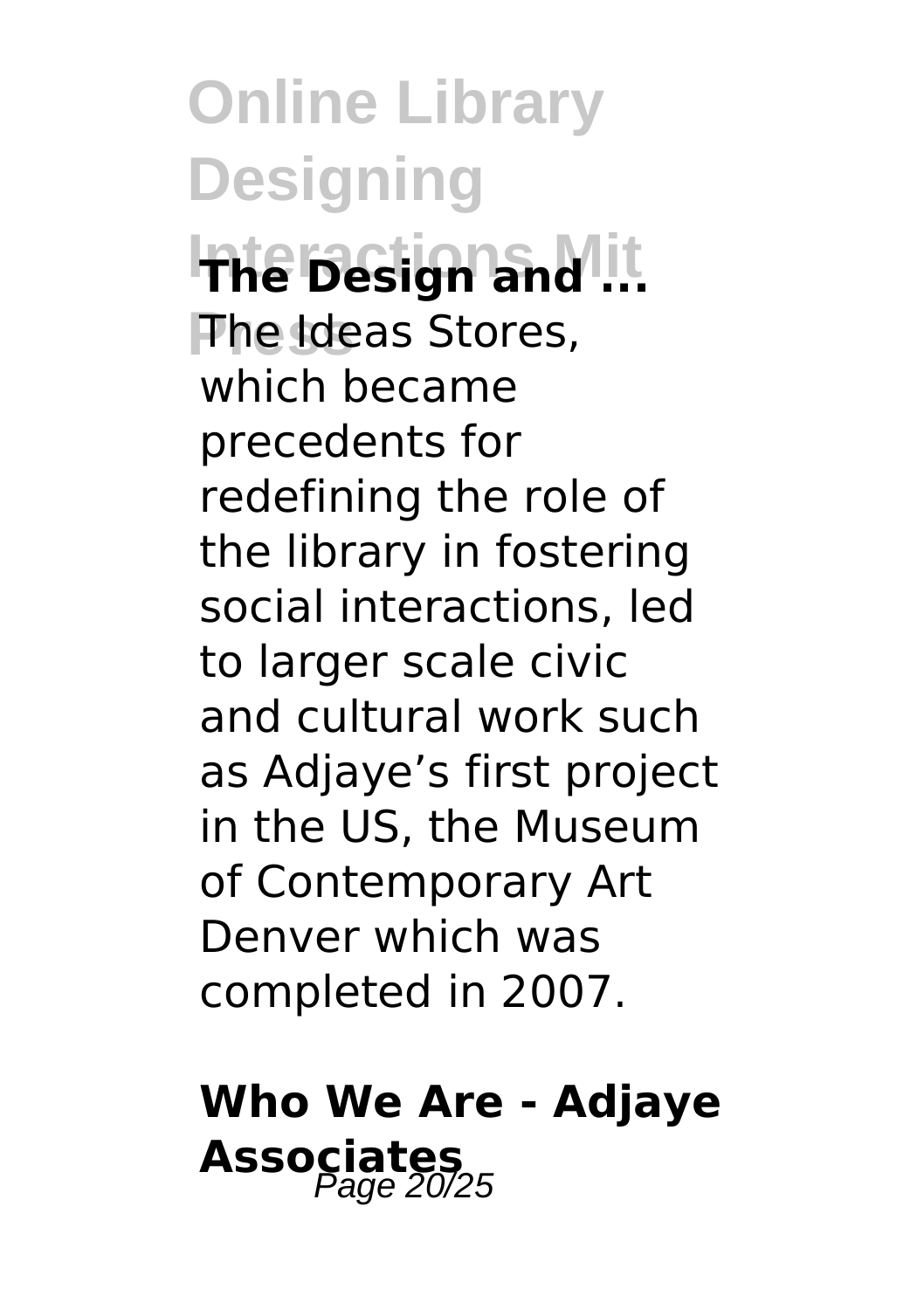**Interactions Mit** drug interactions ⚠️ **Press** tools and resources lsd interaction checker faq / tip 004 cannabis interactions faq / tip 018 anxiety attack try black peppercorn nausea / chitin faq / tip 002 vasoconstriction faq / tip 003 'come-up' body load faq / tip 005 5-ht2b receptor  $\Box \Box$  fag / tip 010 anxiety / depression ⤴️ vitamin d & magnesium

## **Dive into anything -**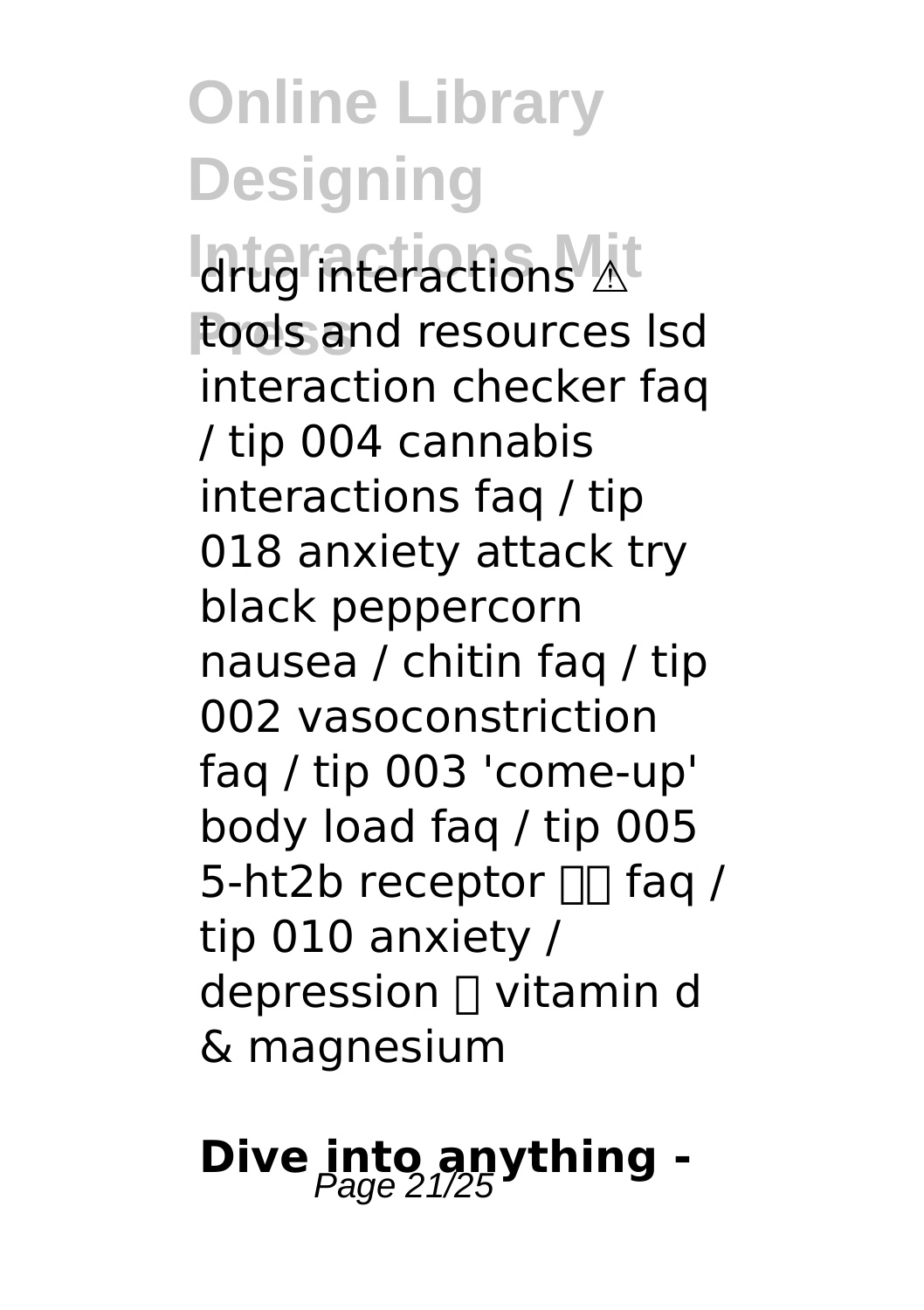**Online Library Designing** *Interactions Mit* **MIT** architects and engineers designed a building with such a setup, and it was unveiled at 2008 Zaragoza World Expo in Spain . The "water walls" that make up the structure consist of a row of closely spaced solenoid valves along a pipe suspended in the air. The valves can be opened and closed, at high frequency, via computer control.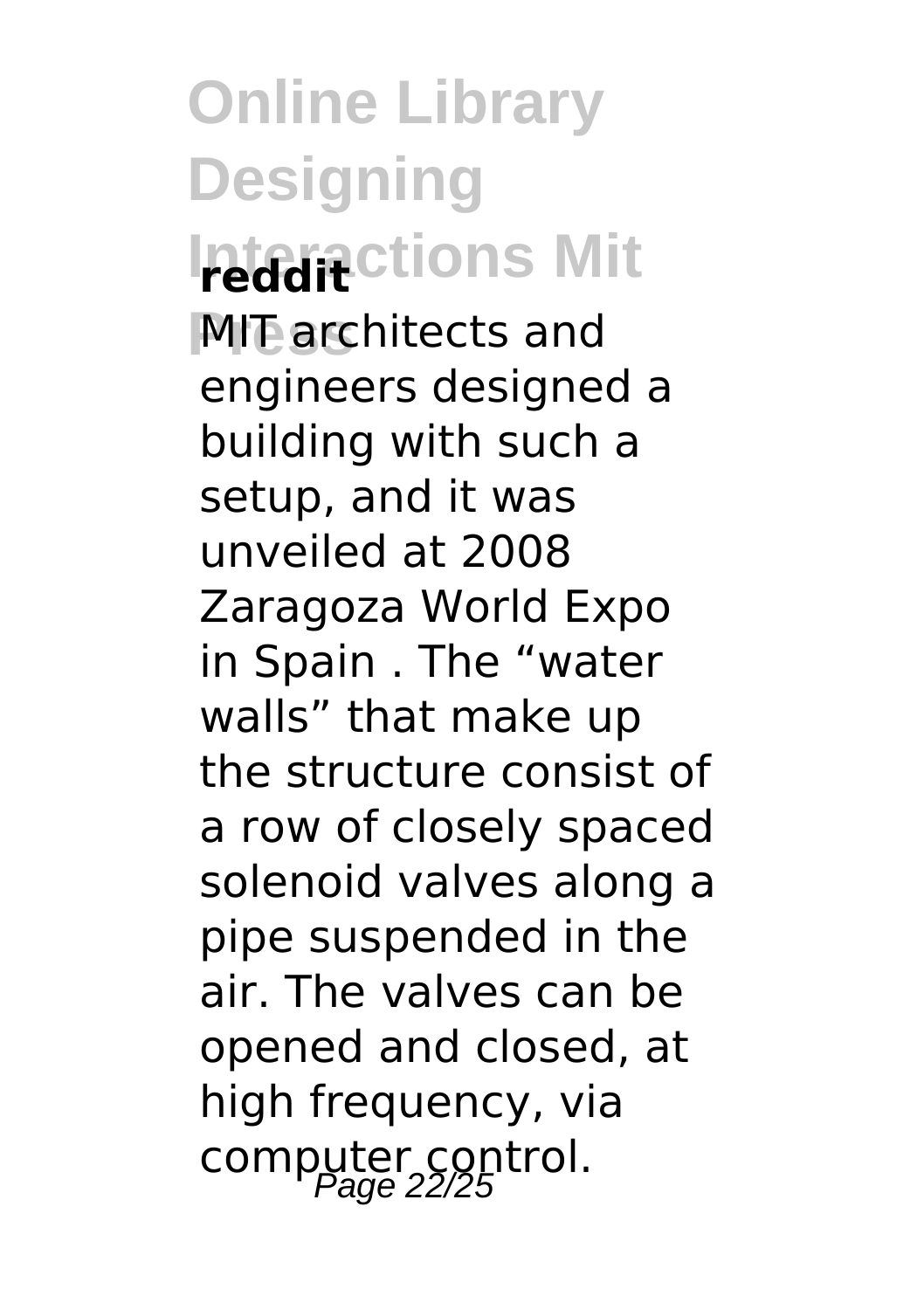## **Online Library Designing Interactions Mit**

#### **Press Three-dimensional display technologies - PubMed Central (PMC)**

Adaptive Computation and Machine Learning series- Deep learning-The MIT Press (2016).pdf

#### **(PDF) Adaptive Computation and Machine ... - Academia.edu** The evidencegathering phase of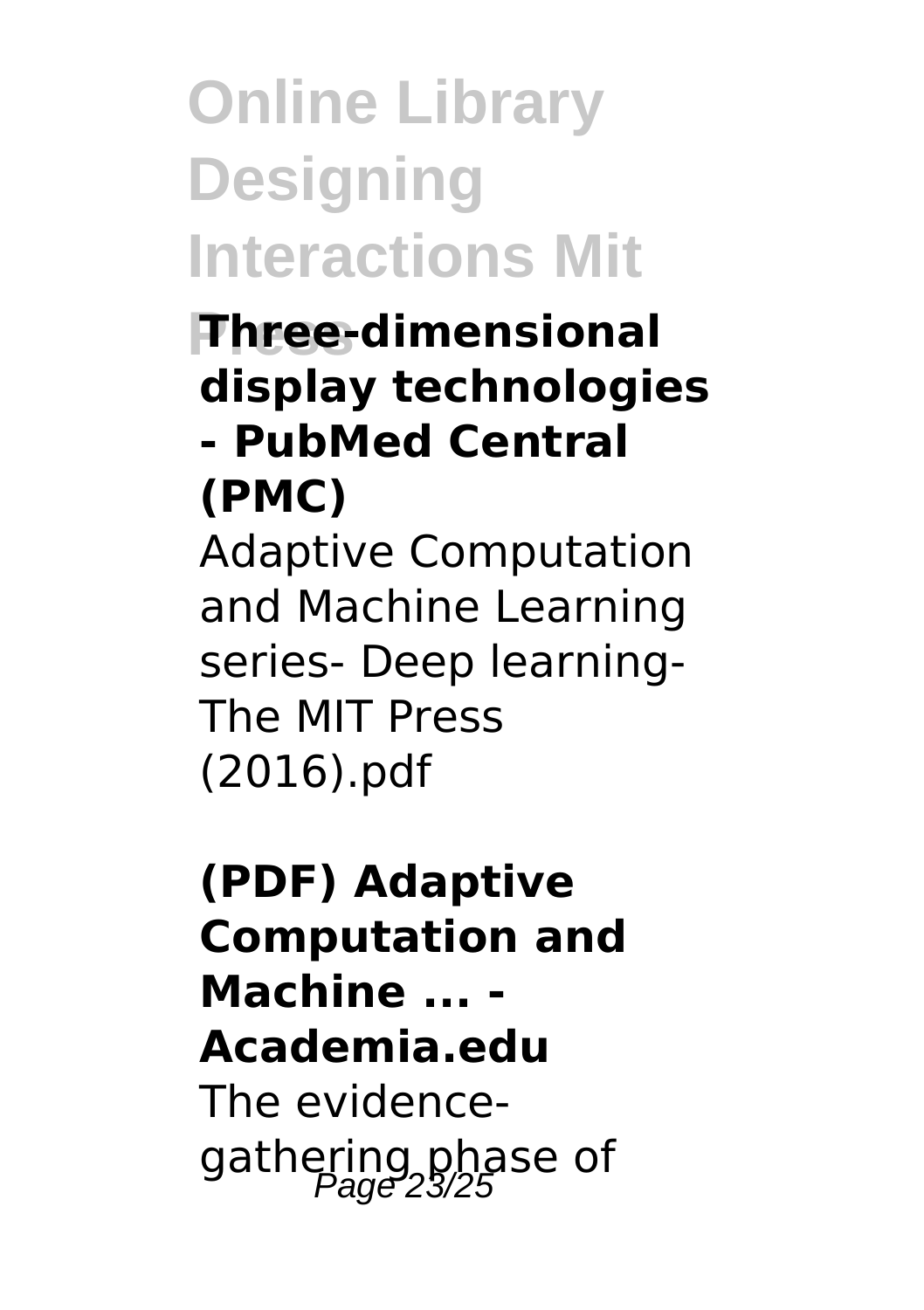**Online Library Designing Inquiry includes Mit Press** designing the investigation as well as carrying out the steps required to collect the data. Generating evidence entails asking questions, deciding what to measure, developing measures, collecting data from the measures, structuring the data, systematically documenting outcomes of the investigations, interpreting and